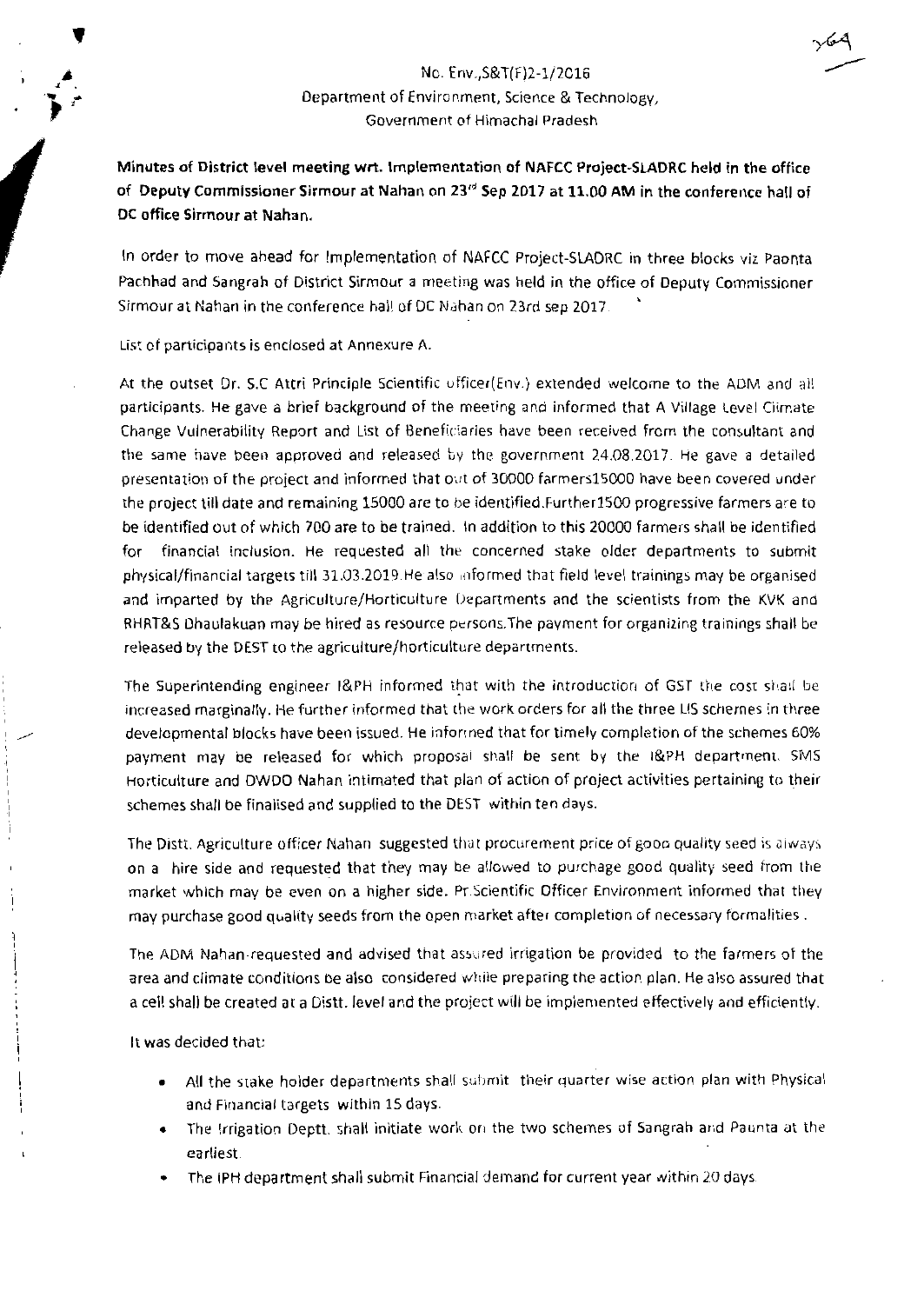.'eeting ended with a vote of thanks to and from the chair.

Project lncharge

Deptt. of Environment, Science & Technology Hirnachal Pradesh  $\overline{\mathcal{W}}$ 

## Endst No. As above ' $2\sqrt{6}$  - $3\sqrt{7}$  Dated / $\sqrt{4}$  Dated / $\sqrt{4}$  Dated / $\sqrt{2}$

Copy to the following for information and necessary action

- 1. The Additional Chief Secretary (Env. S&T), to the GoHP, Shimla-2 for kind information please.
- 2. Deputy Comissioner Distt. Sirmour at Nahan.
- 3. The Additional Distt Magistrate, Distt Sinnour atNahan.
- 4. The Chief General Manager, NABARD, Kasumpti, Shimla-9
- 5. The Supdt. Engineer, IPH Departrnetn, D;strict Sirmour atNahan.
- 6. The Distt. Watershed Development Officer District Sirmour at Nahan.
- 7. lncharge KVK Dhaulakuan, District Sirmour at Nahan.
- 8. Incharge, RHR & TS Dhaulakuan, District Sirmour at Nahan.
- 9. The Deputy Director Agriculture, District Sirmour at Nahan.
- 10. The Deputy Director Horticulture, District Sirmour at Nahan.
- 11. The Block Dev. Officer Paonta Sahib, Pachhad & Sangrah, Distt Sirmour, at Nahan.
- 12. RO, NABARD, Distt. Sirmour, Nahan.

/

Project Incharge Froject incharge<br>Deptt. of Environment, Science & Technology

Himachal Pradesh  $\lambda$